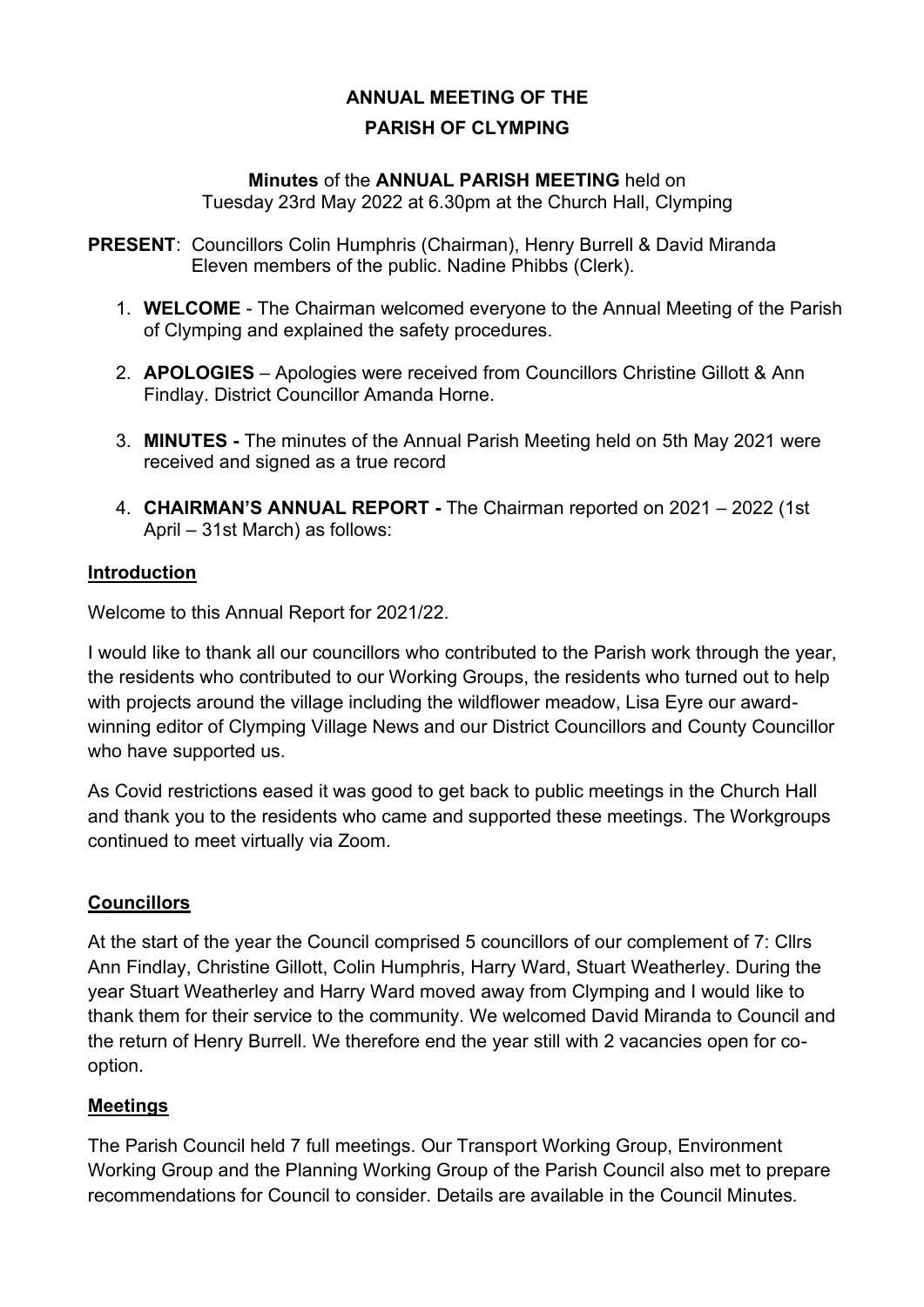# **Planning**

The Council considered 52 Planning Applications through the year objecting to 22. The plans for Ford (1500 houses and changes to Ford market) came forward again and were initially deferred however these were finally approved recently. Council is working with the Ford project team to consider options to mitigate the impact on Clymping especially traffic along Horsemere Green Lane.

The second application for an incinerator at Ford was refused. It is unclear how the Grundon site will now be developed especially given the Ford housing approval.

The final details for the Foreman Homes Development have emerged following discussion with the Council and we hope these will be on public displaty shortly.

A lot of Council attention has been focussed on developments on the site of the former Farm Shop. This followed a number of enforcement actions relating developments that required formal planning approval. Council objected strongly to the proposal for a fast food drive through but this was approved by the District Council. Unfortunately our worst fears have been realised and this is proving quite unsuitable for the rural setting and neighbouring property.

Generally, we objected to applications that we felt contravened our Neighbourhood Plan, would cause excessive traffic impact on our overstretched roads, had capacity to create noise and disturbance to residents or failed to achieve a good design to protect the character of Clymping. In these regards we remain concerned about the piecemeal housing developments underway along Horsemere Green Lane.

### **Finance (pre-audit)**

For the year the Council raised £16760 through our Precept which is collected as part of your Council tax payments. Total income was £17,605 due to additional income from Village News advertising, VAT recovery and bank interest (minimal!). Total expenditure was £17,842. Our main expenditure items (pre-audit) were: to run the Council £6921, up on previous years due to the purchase of a laptop for the new clerk and the launch of the new website. Grants were made to village organisations £1200, ground works on Horsemere Green £1783, general planting £864, Trees for the Platinum Jubillee £1003, Horsemere Green Pond reed over growth clearance, restocking of native water plants and safety signage £2855, purchase of Speed Watch radar gun £480, a new fingerpost bracket £ 593, and Village News production £1364. At the end of the year the bank account stood at £44,380 including a General Fund of £31690, plus reserve funds held to be used on specific projects including work on planning the village future, drainage and flooding, improving our village appearance, possible future elections, winter management and resilience.

### **Other Activities**

### 1. New Housing and Facilities

Council have been working with Foreman Homes on the design of the 300 home development and we feel that they have istened and responded to many of our concerns about the layout and impact on the existing homes. They have also had to adjust to the restrictions of archaeological finds across the site. Final approval is expected in the coming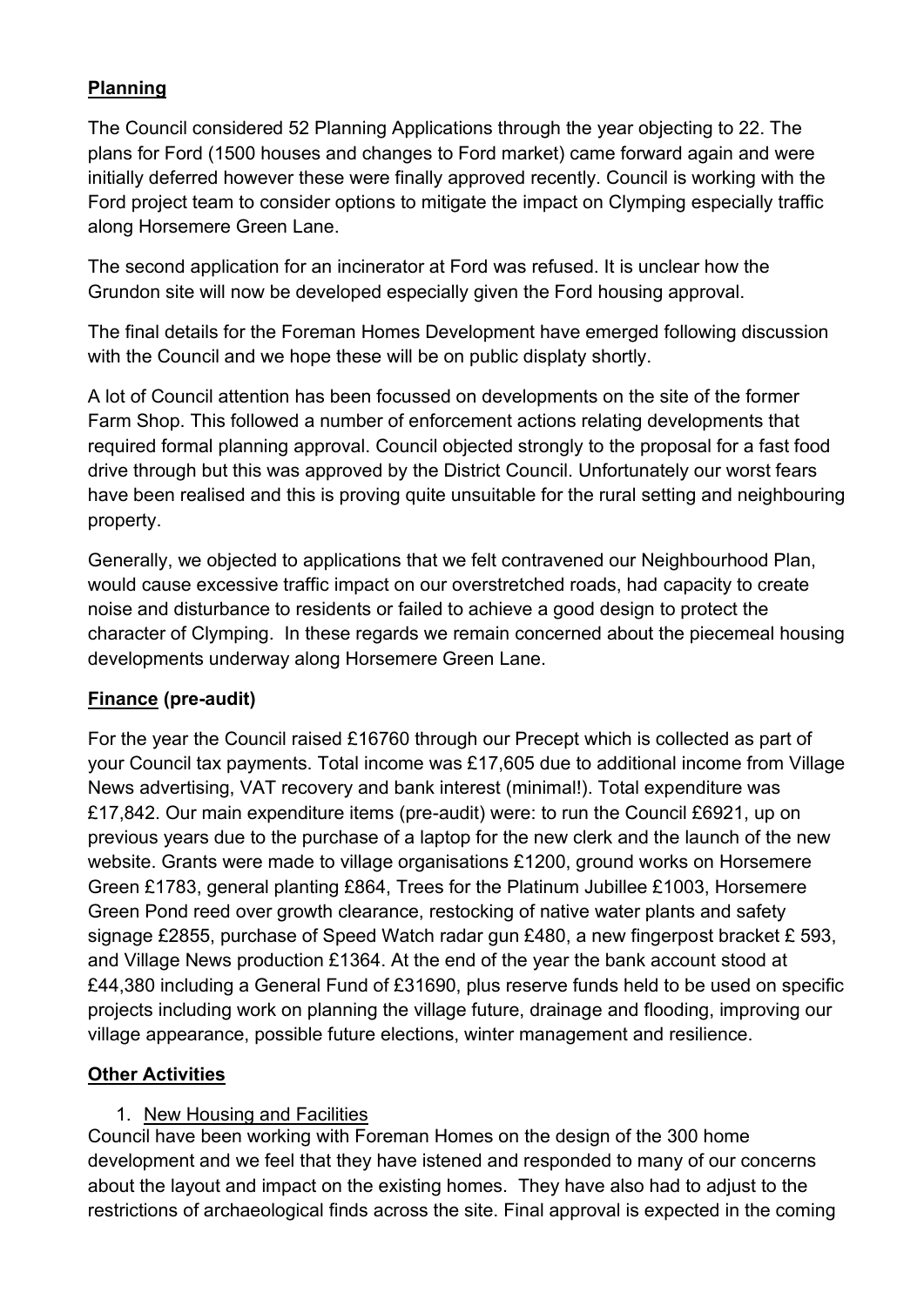months. The specific use of the community facilities remains an open question and is likely to be highy dependent on the lease costs for the finished buildings. Clymping is working with Yapton and Ford to consider community facilities across the three villages.

# 2. Clymping Beach

The erosion of the beach continues to be a serious concern. The damage to sea defences and groynes has become unsightly and raises safety concerns for visitors unfamiliar with the area. A working group chaired by our MP Nick Gibb has considered options for more sustainable ways of managing the coastline. So far the only workable solution appears to be the managed retreat of the shingle bank behind the beach.

# 3. Rampion 2 Offshore Windfarm

Council made its concerns for the environment and the impact of bringing power ashore at Clymping clear to the Rampion 2 project. Council will look carefully at the eventual planning application, particularly the construction plan.

# 4. Highways

The Highways workgroup has been active through the year with Horsemere Green Lane a particular concern given current rat running and all the proposed development in the area. The response to our consultation on the future of the lane was excellent and has provided the evidence of community support essential for change. This is being used in consulation with Arun and West Sussex as we explore what might be possible. Funding is always the issue. The current focus is speeding with the active Speed Watch Groups and the deployment of our Speed Indicator Device. We are also investigating how we might bring forward proposals for a pavement along the entire length of the lane. More radical change to lane use will be dependant on the implementation of proposals for the A259 junctions especially at the Oystercatcher.

# 5. The Village Environment

Council is grateful for the work of the Environment Work Group and volunteers. Their hard work was richly rewarded by the wildflower display on Horsemere Green last summer and the flowering around the gateway signs. The pond benefitted from professional maintenance by Sussex's own "Pete the Pond" with the reed overgrowth removed and restocking with native water plants.

Work was undertaken associated with housing developments along the lane the restore the drainage efficiency to the west of Langford to ensure freedom from flooding. A new end wall and sump was built at the entrance to into the pond. Works are agreed to maintain the drainage to the east of Langford and we also expect to undertake desilting of the pond in 2022.

The restoration of the Climping Street finger post was virtually completed but the installation of a new bracket for "To the Sea" arm is outstanding.

# 6. Council Representation

Council was represented on the Grundon (incinerator) and Rampion 2 liaison groups, and the Ford, Yapton and Clymping Advisory Group (re Arun District planning). The county wide area committees have not met this year.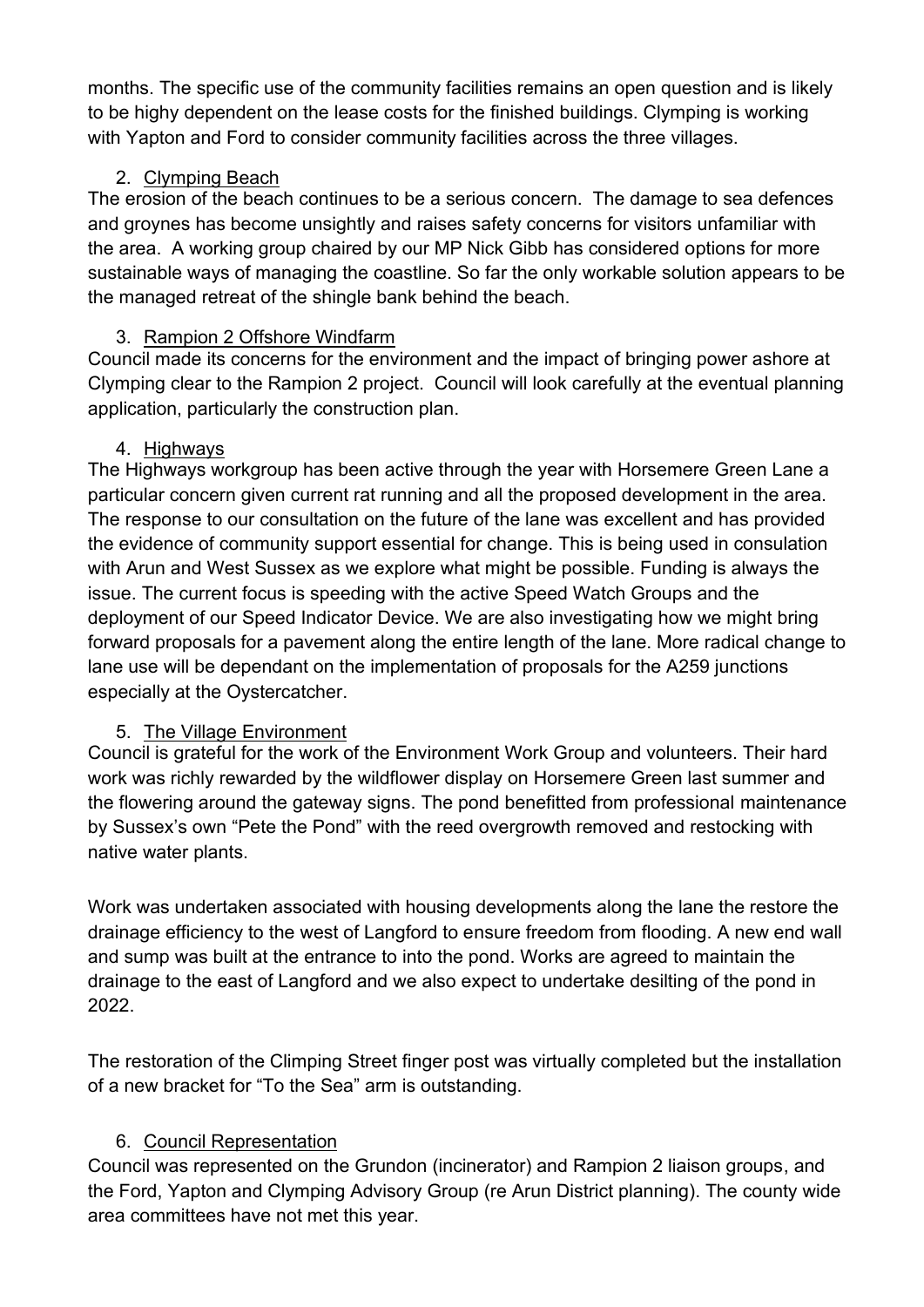### **And finally**

Please do visit the new Council website that we hope you will find easy to use and informative. Our thanks go the Nadine Phibbs our Clerk for leading this upgrade.

#### **5. COMMENTS FROM DISTRICT AND COUNTY COUNCILLORS**

Both County & District Councillors were not in attendance, therefore there was nothing to report.

#### **6. Presentation from the Church Hall & Village Hall**

Mr C Morris provided the below presentation on behalf of the St Mary's Church Hall:

St Mary's Church Hall is run as a separate entity from the Church, and is a charitable company limited by guarantee, by the choice of the Church members many years ago. The main reason was the proposed sale of the vicarage, next to the Church. The vicarage would no longer be available to the vicar or church members for groups or meetings. A small group of Church members, most living in Clymping, got together. Land was purchased to the North of the Churchyard and after raising funds, the Hall was subsequently constructed and opened in 1991. It is now over 30 years old. We have the main hall room, a committee room, store, disabled toilet and the usual facilities. There is also a large log cabin to the east of the main hall. It is on each side of this cabin that we have planted the two Jubilee trees you kindly donated recently. We have a defibrillator too - not yet been used in emergency and long may that be the case! We try hard to look after our Hall.

The current Trustees are myself, Colin Morris, Robin Keeling (since 1993), other Trustees being, Chris Keeling, Liz Peart, and Chris King. We run on a voluntary basis, and together we manage the Hall. Chris Keeling deals with the bookings. Various others have been involved from time to time. We have always welcomed additional involvement from the community. There are 'members' of the Church Hall Company and additional members are welcome. Please do contact one of the Trustees.

Our main income comes from letting the hall to outside users. Our letting income has generally been between £7,000 and £9,000 in the last decade but has been substantially reduced in the Covid period. However, we have applied for and been awarded a number of generous grants through Arun, for which we are very thankful. We also have reserves built up over the years with very sound investment in the Church of England CCLA Funds. These funds are identified with specific future needs of the hall, as we are required to do by The Charities Commission. This is a very sound position for a hall run on a voluntary basis. The Church has recently ceased to contribute with a monthly amount due to falling Church member giving' due to Covid limitations on services. We do also receive occasional and welcome grants and donations. Your Parish Council has done so in the past.

As you can imagine, we have the usual maintenance needs. We have had to carry out repairs to the log cabin as the woodwork had deteriorated and other repairs needed. We've had two attempted break-ins. We have also improved the inside and outside lighting with LED lights, which should be more economical and reliable. We will shortly be installing wi-fi and CCTV.